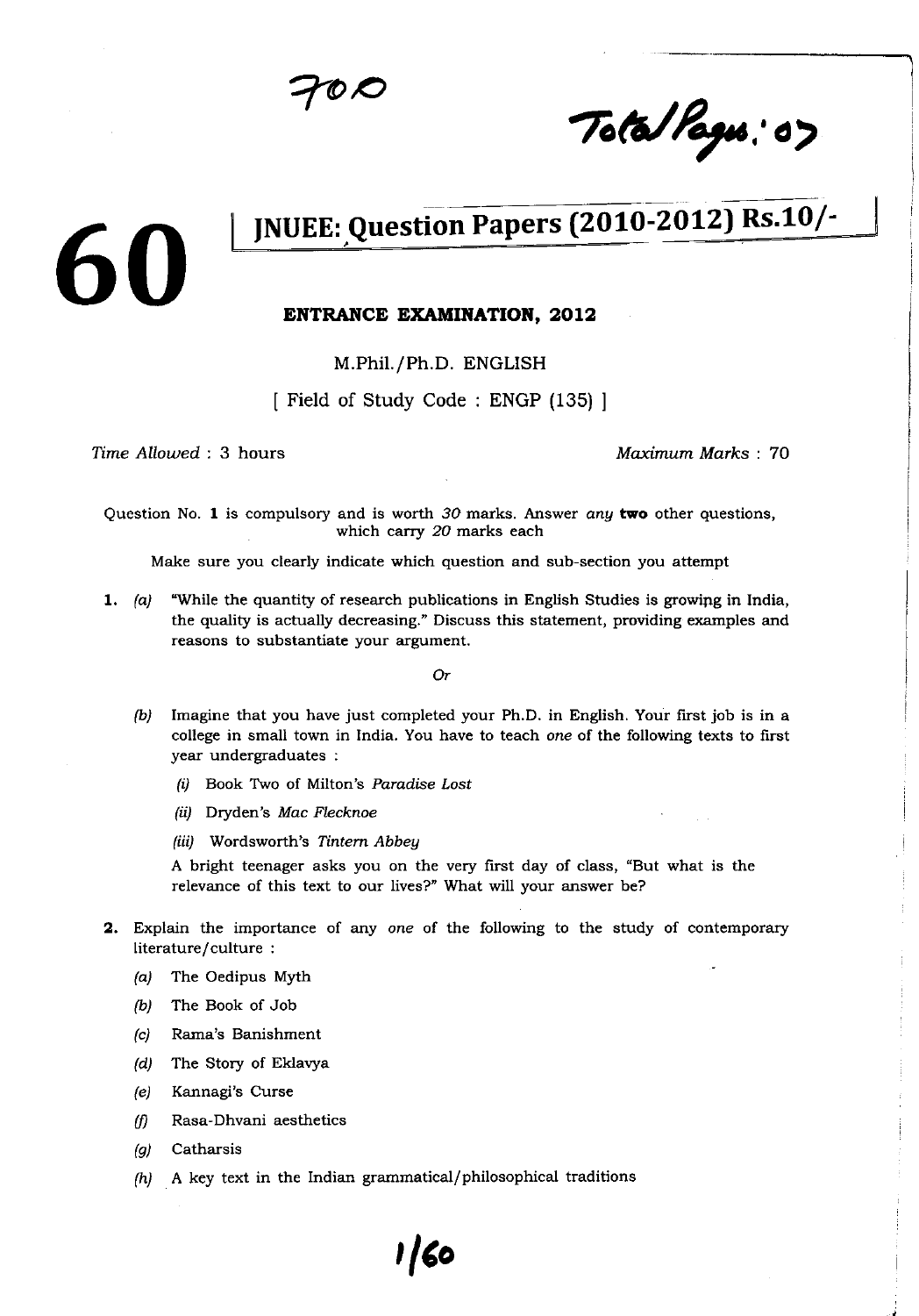- 3. How does one of the following reflect the world view of its time?
	- *(a) Dr.* Faustus or *Hamlet*
	- (b) Metaphysical poetry or Restoration drama
	- *(c) The Waste Land* or Sons *and Lovers*
- 4. How do colonial themes and post-colonial concerns surface in *one* of the following?
	- (a) Robinson *Crusoe*
	- (b) Jane *Eyre*
	- (c) A Passage to India
	- *(d) A House for Mr. Biswas*
- 5. Bring out the importance of any one of the following texts to the literature and culture of the United States :
	- (a) *The* **Scarlet** *Letter*
	- *Moby Dick*
	- $|c|$ **The Sound and the Fury**
	- (d) Catch 22
	- $(e)$ The Bluest Eye
	- (f) The Wizard of Oz
- 6. Choosing at least one important text either from Africa, Canada, Australia or Ireland, bring out the relationship between language and literature in that society.
- 7. With reference to one major modern translated text that you have read, explain what is the difference between studying an original and a translated text. To what extent do you consider it valid to include translated works in an English Studies curriculum?
- 8. Write an essay on any one of the following :
	- (a) A critic you admire the most, explaining your reasons
	- (b) Nationalism in Indian English literature
	- (c) The decline of poetry
	- (d) The impact of new media on literary and cultural studies
	- (e) The value of the analysis of class, gender or sexual preference in literary studies

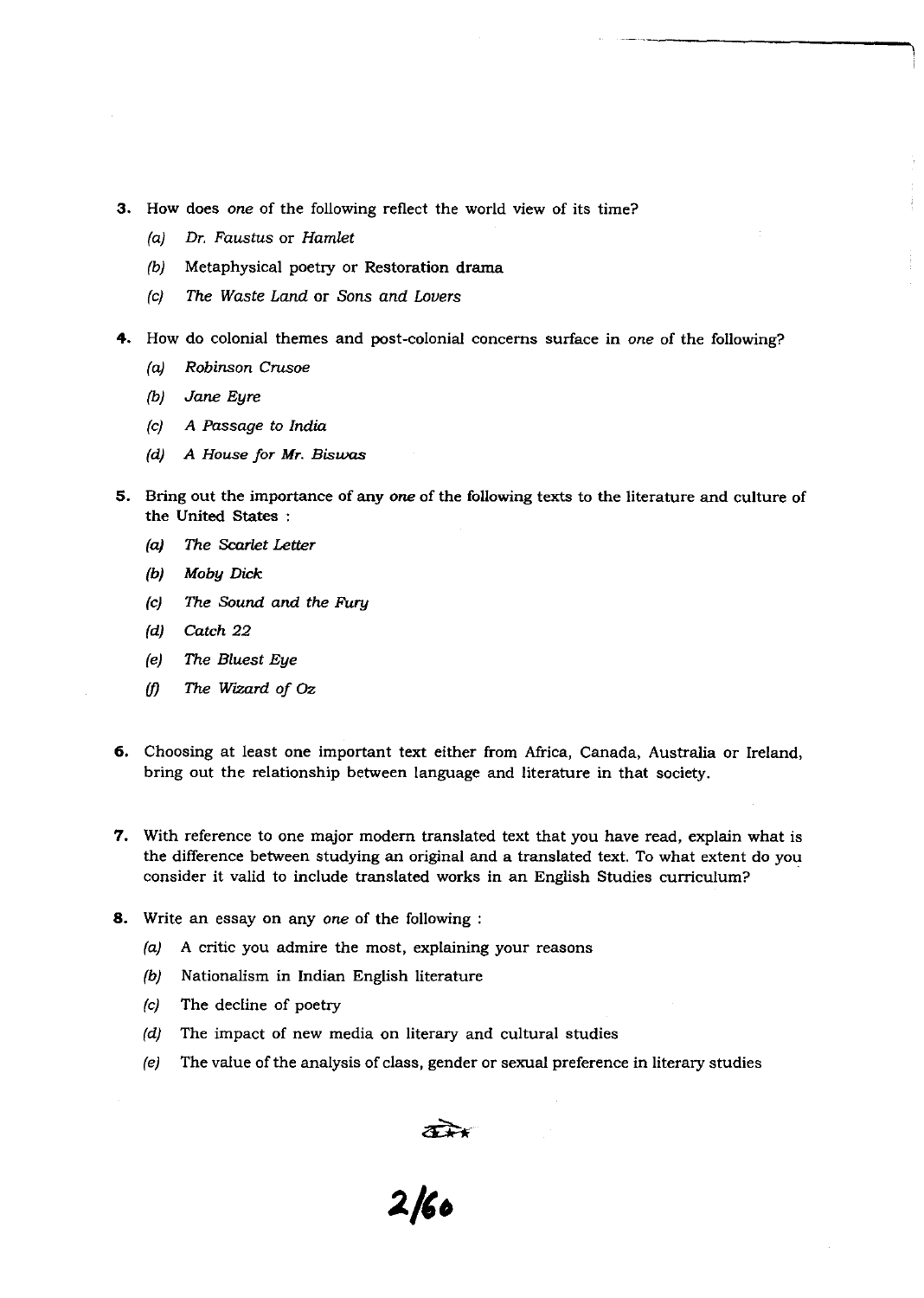Total Pages: - 11

# 6**O INUEE**: **Question Papers** (**2007**-**2011**) **Rs.10/-**

### **ENTRANCE EXAMINATION, 2011**

**M.Phil**./**Ph.D. ENGLISH**

**Field of Study Code : ENGP (135) 1**

*Time Allowed* : 3 hours **Maximum Marks : 70** Maximum Marks : 70

**Al**

Answer Question No. 1 which is compulsory (carries 30 marks)

Answer any **two more from the remaining questions** (which carry 20 marks each)

**1.** (a) Why do you want to pursue research in English literature? What do you intend to **research on? How do you think JNU will fulfil your research goals and expectations? Write a cogent essay involving all the above questions.**

**Or**

- **(b) Does the current emphasis on interdisciplinarity in literary studies-both in terms of 'theory'** (**which includes philosophy**, **psychology**, **politics, history**) **and 'culture studies'** (**which involves cinema, performance** , **visual arts**, **folklore and the media**)-**enhance or impede your understanding of the literary process? Explain with illustrations.**
- **2. (a) What do you look forward to when you read poetry**? **How does poetry work for you? Answer with examples from your favourite poetic form** , **genre, or movement.**
	- **Or**
	- **(b) What was** '**novel' about the new genre called the Novel that emerged in the long eighteenth century in England? Discuss with illustrations from representative novels of the period.**
- **3. (a) Which of the two terms**-**Renaissance**' **and 'Early Modernity**'-**in your opinion, better describes the period that is referred to by either of these designations** ? **Respond with** r**eference to English plays written in this period.**

**Or**

**(b) "1956 is a watershed in the history of Modem English Drama." Do you agree? Respond to the above statement with illustrations from post-1956 British plays.**

at to 3/60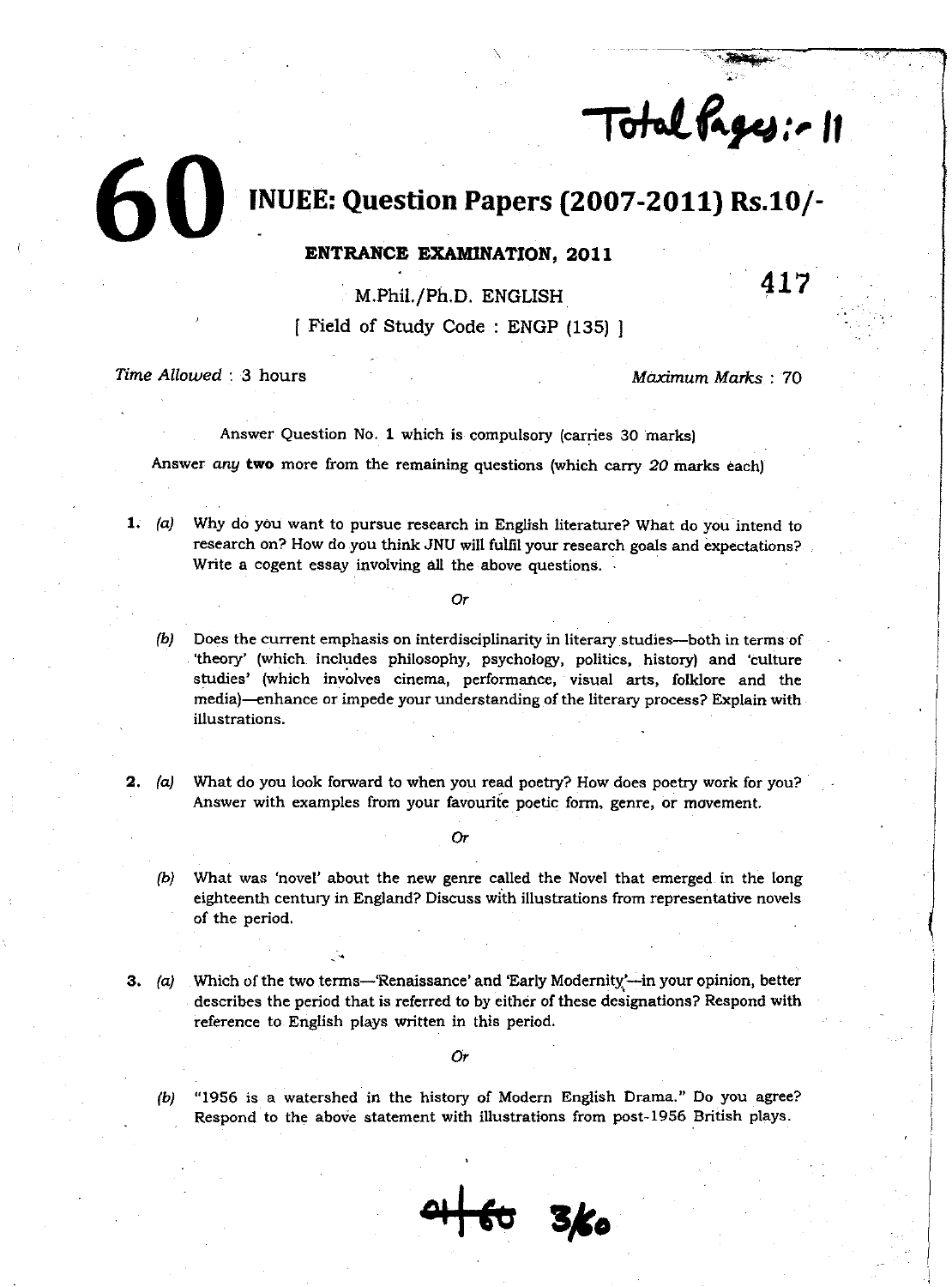$(a)$  What are some of the continuities and discontinuities that you find in more than two centuries old tradition of Indian writing in English? Compare and contrast a nineteenth or an early-twentieth century text of Indian writing in English with one written in the latter half of the twentieth century or the twenty-first century to establish your answer.

Or

- (b) Show your familiarity **with different strands of translation** theory. **Does knowledge of translation** theory help you **in reading translated texts and practising translation** yourself ? **Discuss.**
- 5. (a) What were **some of the salient features of the mid**-**nineteenth** century American **Renaissance in literature**? **Discuss with reference to representative texts written** during the period.

*Or*

- (b) How does multiethnic American literature contribute to the development of new forms of democracy? Comment on the features and the relevance of this New Democracy with literary examples.
- 6. (a) How important has 'the bush' been in shaping the contours of Australian literature? Has consciousness of 'the bush' impacted the three strands of Australian writings-by aboriginals, by white settlers, and by multiethnic emigrants-similarly? Discuss with examples.

Or

- (b) How do **issues of class, gender**, **culture, history**, mythology, **language** , **and violence** both construct and contradict the politics of Irish nationalism? Structure your **argument with reference to representative texts of early**-20th century **Irish literature.**
- 7.. (a) 'The original **classical dichotomy between Platonism and Aristotelianism has governed** most of our. **understanding of literature and culture since then** ." **Agree or disagree** with the **statement with reference to concepts and, postulations in Classical** Western Literary **Criticism from the Antiquity to the 19th** century.

*Or*

- (b) Write short notes on about 750 **words each on the contribution** of any two of the **following theorists to classical Indian aesthetics**
	- $(i)$ Bharata
	- $(ii)$ Abhinavagupta
	- Anandavardhana
	- Bhartrihari
	- Bhattanayaka  $|\nu\rangle$
	- Shri Shankuka



I 1. I.4.IpN .. **,.M IYI**-**IW, II.**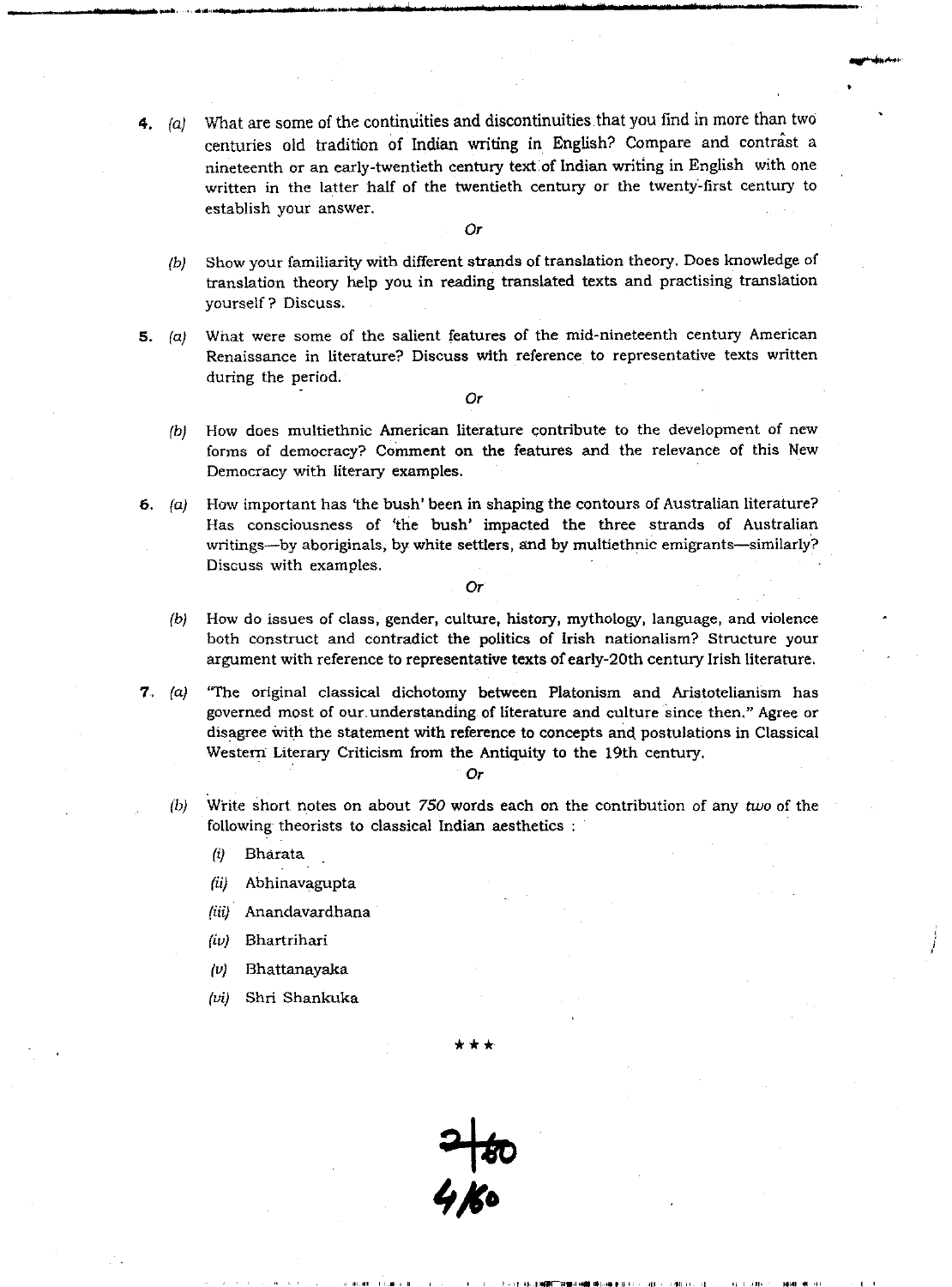$70/61$  Pages: 11

## JNUEE: Question Papers (2006-2010) Rs.10/- 60 **ENTRANCE EXAMINATION, 2010**

M.Phil./Ph.D. ENGLISH

[ Field of Study Code : ENGP (135) ]

*Time Allowed :* **3 .hours** *Maximum* Marks : 70

All questions carry equal marks

Answer three questions, including Question No. 1 which is compulsory

1. Literary theories may **be classi¢ed in terms of** whether they stress the reader, the author, the text itself or the world ' e text **engages with**. Illustrate your answer by applying a chosen theory to a literary text.

Or

**"Cultural identity**... **is a matter of 'becoming**' **as well as of being'. It belongs to the future as much as to the past**. ... **Cultural identities come from somewhere** , **have histories. But like everything that is historical** , **they undergo constant transformation** ... **identities are the names**, **we give to the different ways we are positioned by, and position ourselves within, the narratives of the past**." (**Stuart Hall in Cultural** *Identity and* **Diaspora**, **1990).**

**Illustrate the** (**re)construction of 'cultural identity** ' **by** *two* **diasporic writers settled in Canada, Australia**, **USA or UK.**

**2. Which texts of Indian literature in translation should be part of English literature syllabi at the university level, if at all? Discuss also the theoretical issues involved.**

Or

In a multicultural, **multilingual** country **like India**, translation between Indian **languages** requires the same skills **and faces** the same problems **as translation** between any of those **languages and** English. Discuss.

**3.** What are the implications of reading historical, biographical, autobiographical, **journalistic texts and diaries as literature? Refer to at least two such texts in your answer.**

Or

**Discuss, with reference to texts that you are familiar with, the different factors that led to the rise of a new genre called** t**he Novel**' **during the European Enlightenment.**

**3+60 4th 5/60**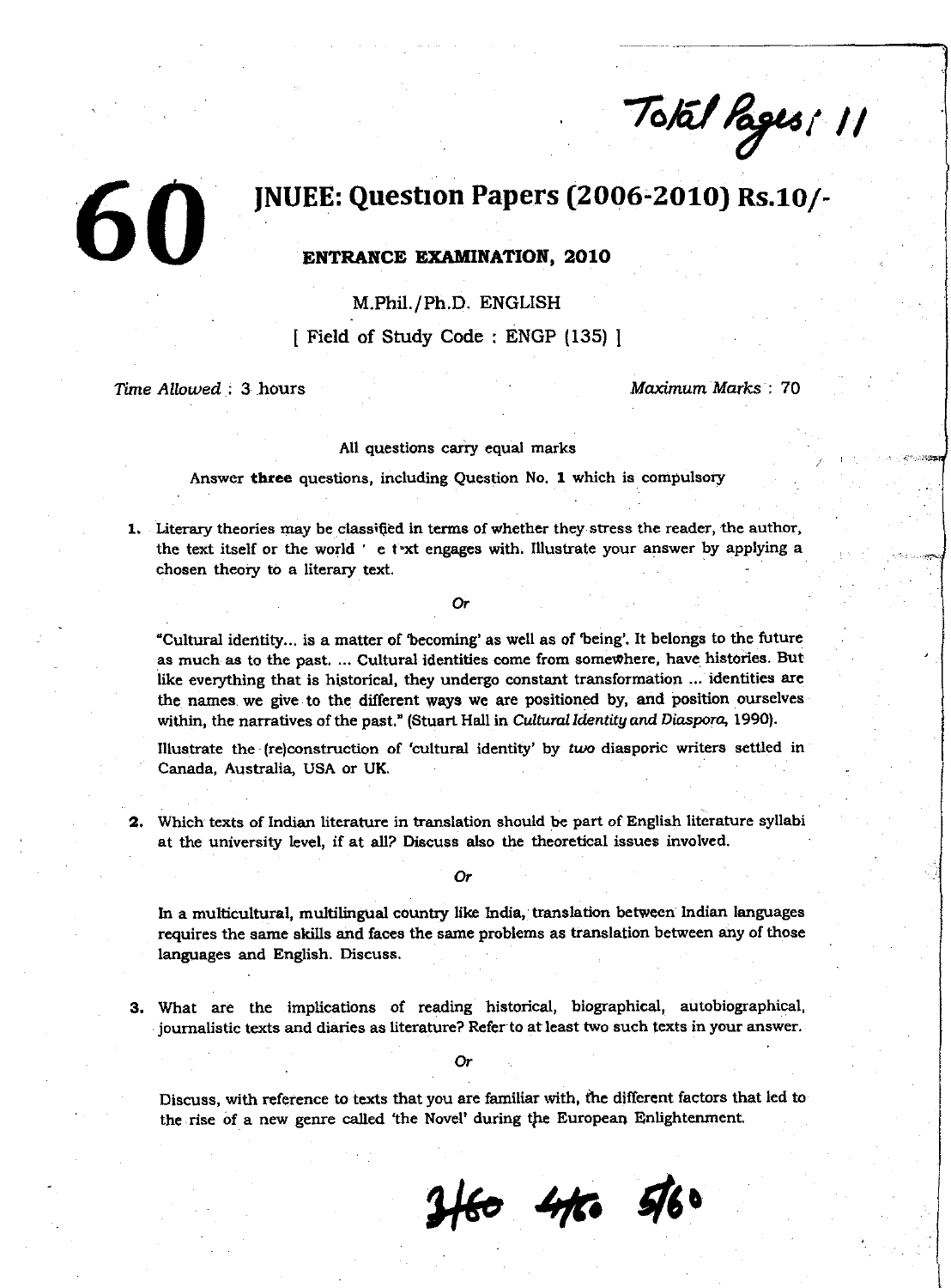4. Comment on the term 'Renaissance' with **reference** to the plays of the period normally referred to as the English **Renaissance.**

Or

"Post-1956 drama looks at the **changing attitudes** to sexuality within the contours of the family." Respond with illustrations **from relevant texts.**

5. According to Bharata's Natyashastra, rasa is an aesthetic experience that emanates from the enactment (abhinaya) **of states of being** (**bhava**-**s). Where is this rasa** located-in the spectator, actor, character, or the author? **Is rasa produced**, inferred, or manifested? Answer with reference **to Abhinavagupta**'**s Abhinavabharati**

Or

"And so, when we hear persons saying that the tragedians, and Homer, who is at their head, know all the arts and all the things human, virtue **as well** as vice, and divine things too, for that the good poet cannot compose **well unless** he knows his subject, and that he who has not this knowledge can never be a poet, we ought to consider whether here also there may not be a similar illusion. Perhaps they may have come across imitators and been deceived by them  $\ldots$ " (Plato, The Republic X).

How would you describe this position-**as an opinion**, or a theory of literature? Give a reasoned answer with reference to texts.

6. African-American feminist critic, Bell Hooks, in Critical Fictions (1991), says, "moving from silence into speech is for the oppressed, the colonized, the exploited a gesture of defiance that heals, that is the expression of moving from object to subject, ... that is the liberated voice. It is. that act of speech, of 'talking back' that makes new life, new growth possible." Would you agree that this concept of **expressive voices takes** a variety of forms-slave songs, autobiography, fiction, political **speech**, **rap music** and film to articulate **assertion** of African-American identities? Substantiate your **answer** with suitable **examples.**

#### Or

*'E Pluribus Unum',* meaning 'One from many', was the motto proposed for the first Great Seal of the United States in 1776 and the phrase asserted American determination to form a single nation from a collection of States. And yet, renewed attention to ethnic diversity, has on one hand, created fear of 'balkanisation of the United States by damaging the brittle bonds of national identity' while another viewpoint feels the need to 'rethink the complex multicultural past of America', and 'acknowledge and empower difference without breaking under its weight'.

What, in your opinion, is the future of American Multiculturalism?

I **INI I**<br>I III INI INI INI IN

**4**44o 6/6o

**\**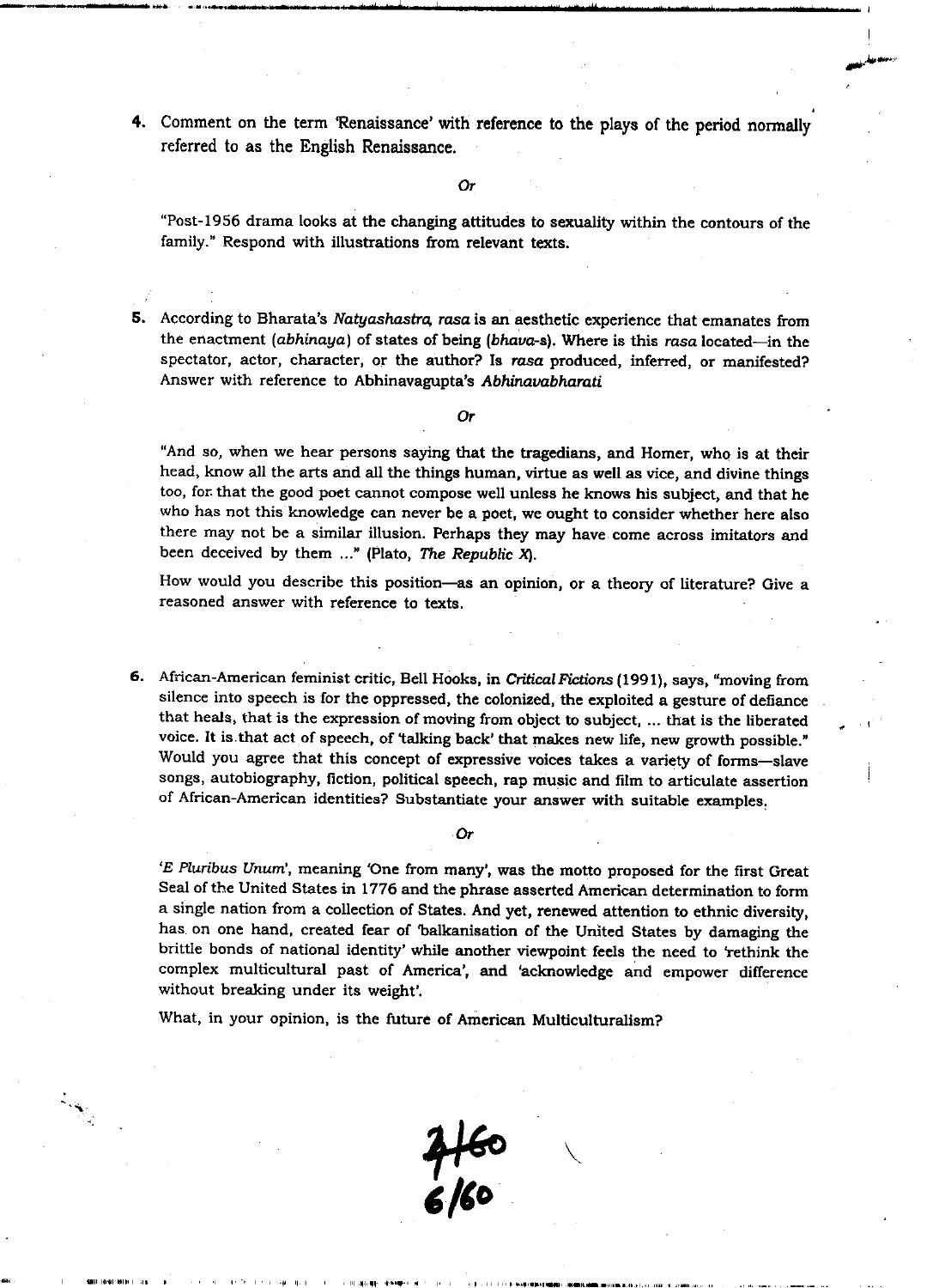**7. Write short notes on any two of the following** *( 700* **words each)**

\* \* \*

- **(a) Gender in/and Translation.**
- **(6) Theatre of the Absurd**
- **(c) Theme of War in the American Novel**
- **(d) Feminist Writing and Womens**' **Writing**
- **(e) Literature and Ideology**
- $(f)$ **Psychoanalysis and Literary Studies**
- **(g) Indian English**

**s**K6 vk.